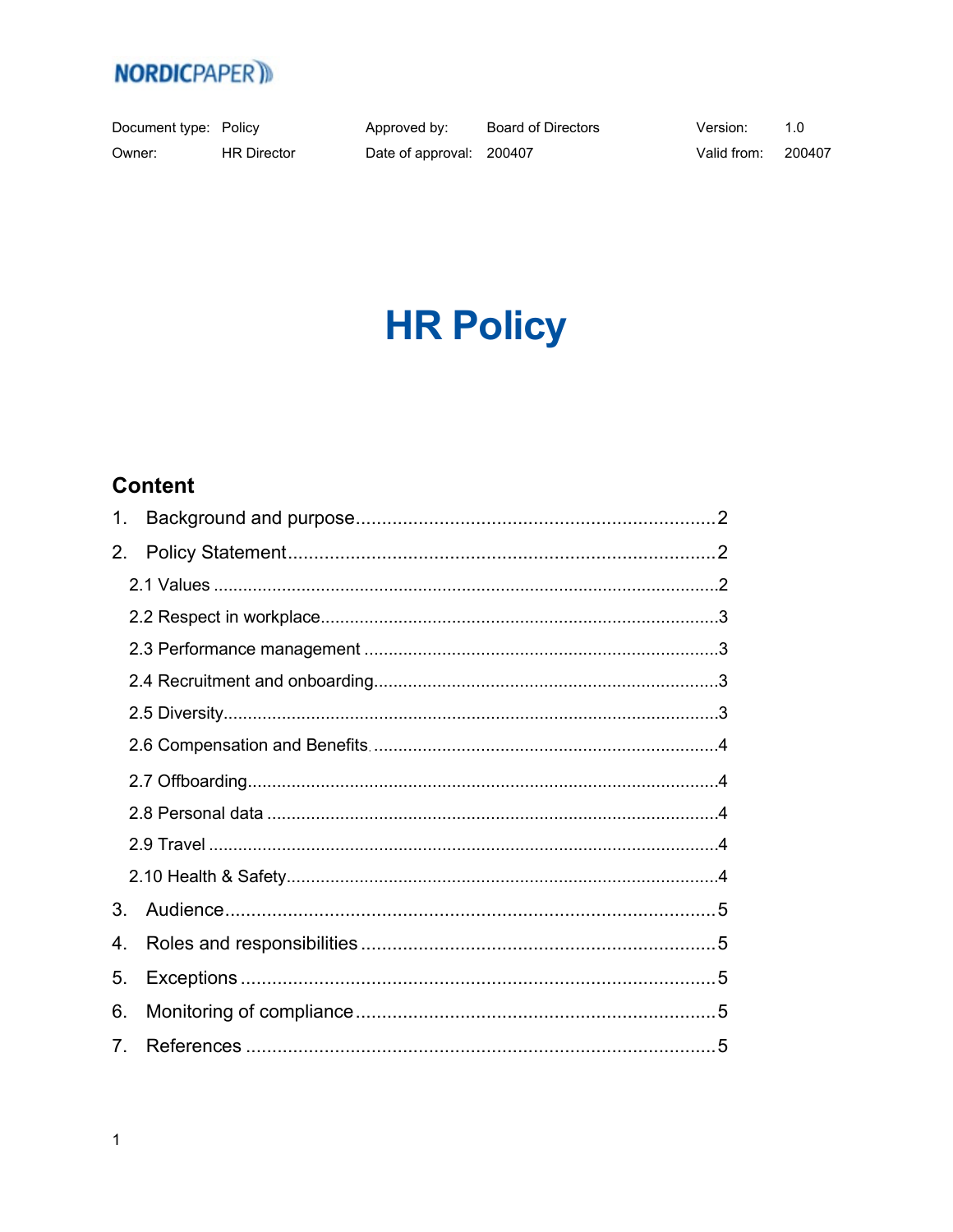# **NORDICPAPER**

| Document type: Policy |                    | Approved by:             | Board of Directors | Version:    |        |
|-----------------------|--------------------|--------------------------|--------------------|-------------|--------|
| Owner:                | <b>HR Director</b> | Date of approval: 200407 |                    | Valid from: | 200407 |

## <span id="page-1-0"></span>**1. Background and purpose**

To ensure that Nordic Paper is complying with applicable laws and regulations and that Nordic Papers values and desired ways of conducting business are communicated and followed throughout the entire organization, Nordic Paper has developed a number of governing documents, including this policy.

The HR policy clarifies expectations and responsibilities in areas that are important for Nordic Paper's employees and is a summary of the internal policy documents within the area of Human Resources.

The success of Nordic Paper depends on the success of its people. In a competitive and changing environment we rely on the skills of our people to be able to adapt and find ways to meet our customers' needs and create shareholder value. We act as a reliable and honest Company that lives up to its commitments. Our vision is that Nordic Paper will be the natural leader in speciality paper.

Our Code of Conduct (the Code) is the framework that helps us translate values into actions. The Code describes how we act as employees and how we do business.

## <span id="page-1-1"></span>**2. Policy Statement**

#### <span id="page-1-2"></span>2.1 Values

Values fosters a culture and defines the principles that guide our day-to-day decision making to ensure we act in line with them. Nordic Papers values are;

**Responsibility** – We take responsibility for our own and others' well-being at work and create a safe and attractive workplace. Our responsibility for quality and delivery gives satisfied customers. Responsible behaviour regarding environment, for current and future generations, create sustainable results.

**Respect** - Equal value for people is a matter of course for us. We respect each other and meet everyone the way we want to be treated. That creates trust and confidence.

**Collaboration** – We cooperate with each other and with our stakeholders to create success. By recognising each other's differences and strengths, we become better together.

**Development** - We challenge what we do today and set new and inspiring goals. Through continuous improvement we reach new levels.

Our values are a tool for developing behaviours and a support to achieve the objectives set. We believe that growth and development among our employees primarily come from on-going dialog and feedback. By having a dialogue and giving each other feedback we achieve greater mutual understanding between employee and manager on expectations, perceptions, goals and objectives in order to drive enhanced performance and ongoing development.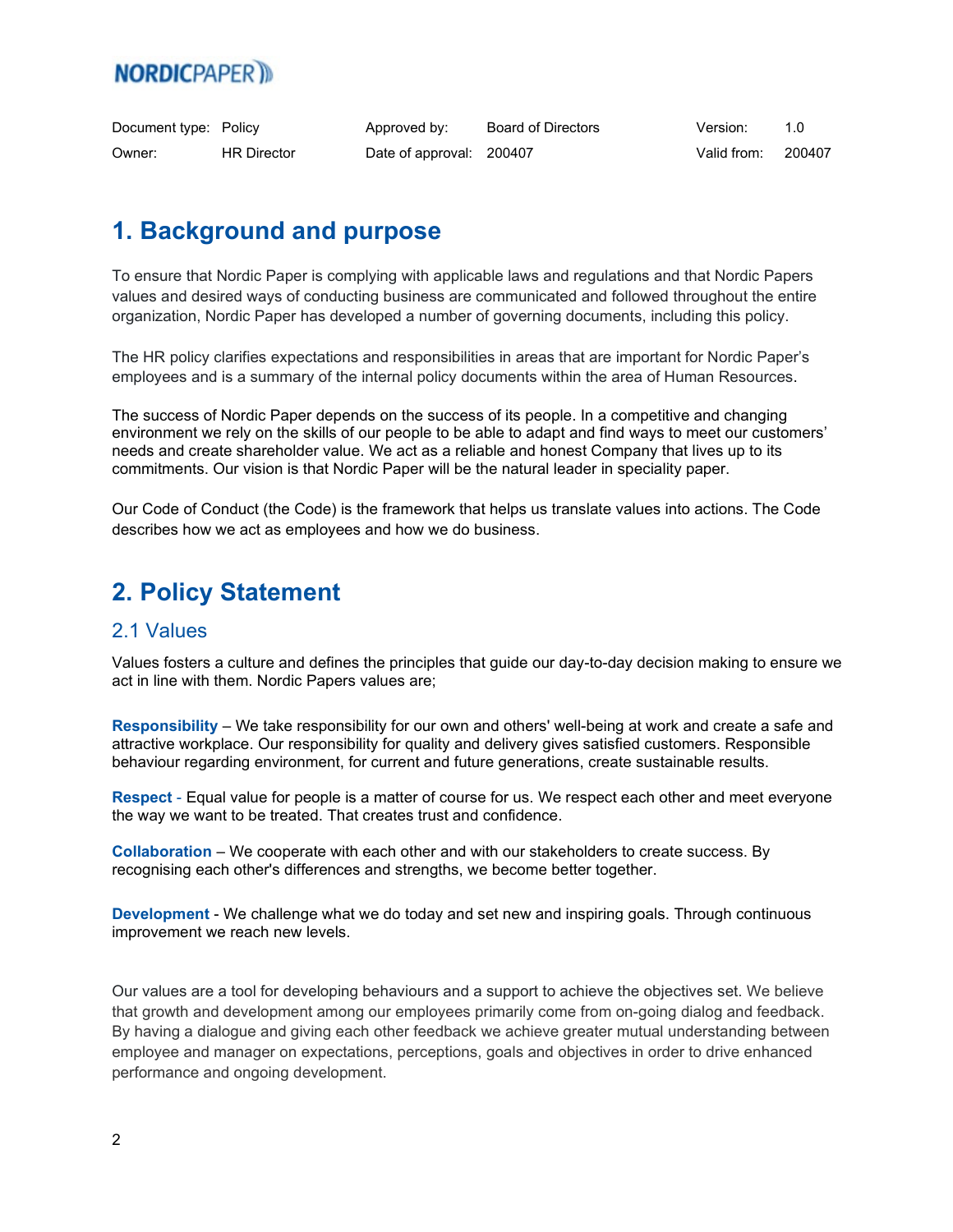# **NORDICPAPER**

| Document type: Policy |                    | Approved by:             | Board of Directors | Version:    |        |
|-----------------------|--------------------|--------------------------|--------------------|-------------|--------|
| Owner:                | <b>HR Director</b> | Date of approval: 200407 |                    | Valid from: | 200407 |

#### <span id="page-2-0"></span>2.2 Respect in workplace

Nordic Paper strives to utilize the resources of all employees. We will promote and encourage employees' individualities and differences to achieve and develop the organization's goals and commitments. It is not the differences but the interaction between our employees that makes diversity a success factor.

We treat everyone—including employees, candidates, customers, suppliers, partners, contractors, shareholders, and communities – with respect. Together we commit to:

- Strive to have a positive and diverse working environment
- Ensure that we don't discriminate against anyone because of age, race, religion, color, gender, gender identity, sexual orientation, mental or physical disability, national origin/ethnicity, familial status, marital status, pregnancy status, citizenship, genetic information, or any other criteria or characteristic prohibited by law or otherwise irrelevant for the position
- Treat each other with courtesy, consideration, and respect
- Prevent and refuse to tolerate harassment of any kind

#### <span id="page-2-1"></span>2.3 Performance management

Nordic Paper works according to an annual cycle including performance review with all employees, individual development and educations plans, budget process with the needs for training/education, action plans for each department according to the overall goals for Nordic Paper.

We provide our employees with all necessary education and training to fulfill their assignment.

#### <span id="page-2-2"></span>2.4 Recruitment and onboarding

Prior to recruitment we make an assessment of the needs related to skills and experience to make sure that the most suitable candidate for the position is appointed.

The skills and experience of our employees shall be used in the best possible manner, and when feasible, vacant positions will be filled by internal candidates. External recruitment is carried out when a particular competence or skill cannot be found internally.

#### <span id="page-2-3"></span>2.5 Diversity

The Company recognizes the need for equality and diversity within the workforce and promotes equality and diversity awareness regarding Gender, Transgender identity or expression, Ethnic affiliation, Religion or other beliefs, Disability, Sexual orientation and Age.

Nordic Paper works to ensure that guidelines for salary, benefits and other terms of employment do not lead to any disadvantage on the basis of discrimination. If there is any deviation, there will be an action plan in place.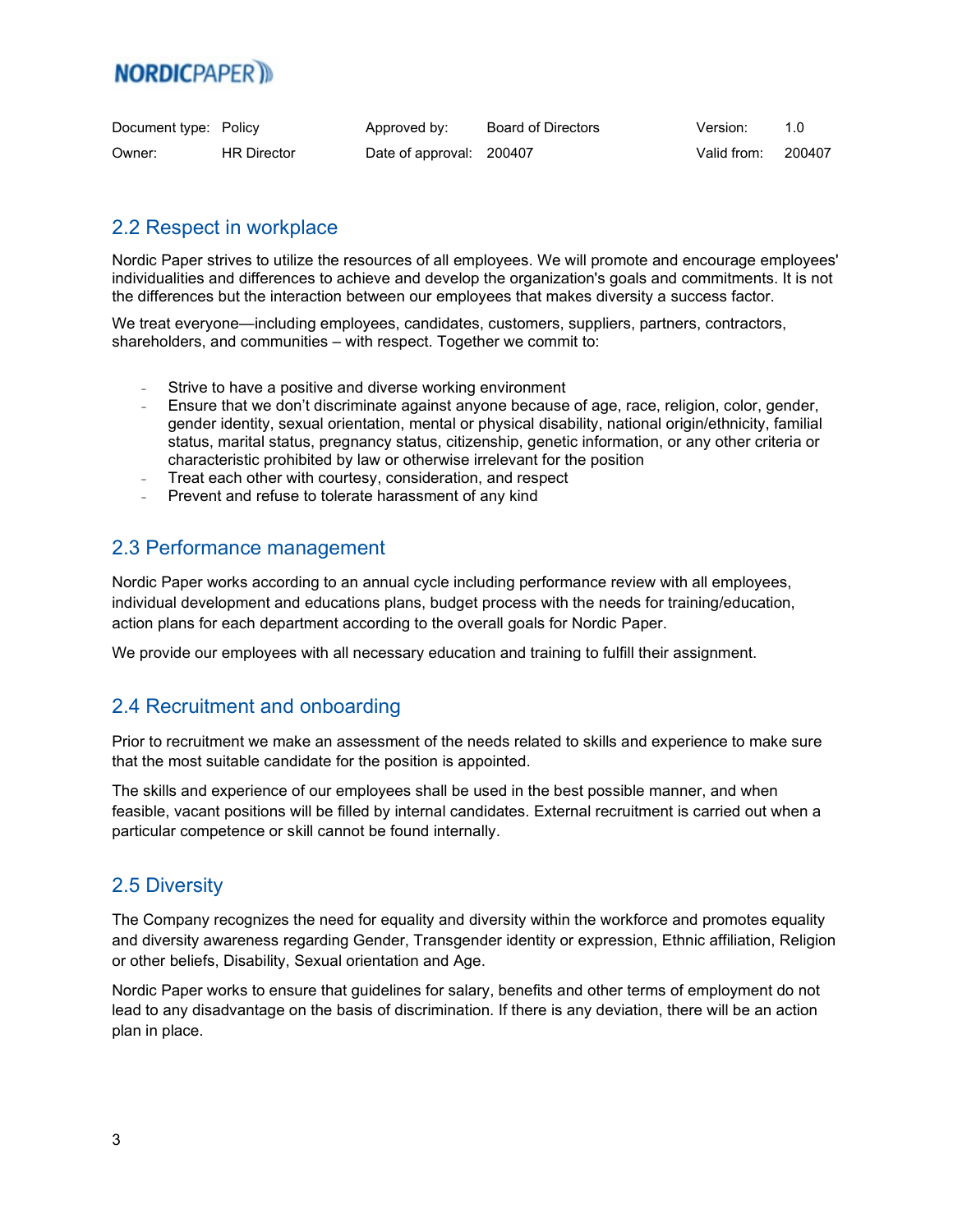# **NORDICPAPER**

| Document type: Policy |                    | Approved by:             | Board of Directors | Version:    |        |
|-----------------------|--------------------|--------------------------|--------------------|-------------|--------|
| Owner:                | <b>HR Director</b> | Date of approval: 200407 |                    | Valid from: | 200407 |

#### <span id="page-3-0"></span>2.6 Compensation and Benefits.

We strive for excellence in our treatment of employees and are committed to offering fair terms and conditions of employment. Nordic Paper is committed to pay market salaries and apply differentiated and individual pay setting, within the limits set by pay agreements, based on the difficulty and responsibilities of the position and the individual's performance. Minimum wage requirements, statutory or contractual, must be complied with. Our employees should have a written contract of employment. In order to secure nondiscrimination off any kind we do annual surveys, analyze and if needed action plans.

#### <span id="page-3-1"></span>2.7 Offboarding

Our process description when employees leave the company contains routines for how to hand over information to secure that the company don't miss any information. We conduct exit interviews for follow up and as a ground for further improvements.

#### <span id="page-3-2"></span>2.8 Personal data

As company we respect employees' privacy and handle personal data in confidence and according to GDPR.

Nordic Paper always processes personal data in accordance with applicable legislation. We only process personal data as it is necessary to fulfill our work or respond to your request for service or when we have another legal or legitimate interest in processing personal data.

If Nordic Paper were to treat personal data for any purpose that requires consent, we will obtain consent in advance.

#### <span id="page-3-3"></span>2.9 Travel

Business travel shall be limited and cost-efficient and with procedures safeguarding business objectives, ensuring employee security and considering environmental impact. When possible, the employee should consider if a telephone or web/video conference or alternatives ways of communication could satisfy the business objectives involved, prior to making travel arrangements.

#### <span id="page-3-4"></span>2.10 Health & Safety

Nordic Paper is committed to ensuring a healthy and safe work environment as part of each of our facilities' activities and operations. Our goal, as a Company, is to protect the health, safety and wellbeing of our employees, visitors and contractors while maintaining regulatory requirements. We believe that accidents, incidents, injuries, near misses, work-related illnesses and unsafe acts and conditions are preventable. Therefore, we shall proactively and responsibly comply with all local health and safety related laws and requirements and establish efficient safety, health and wellbeing guidelines and work procedures.